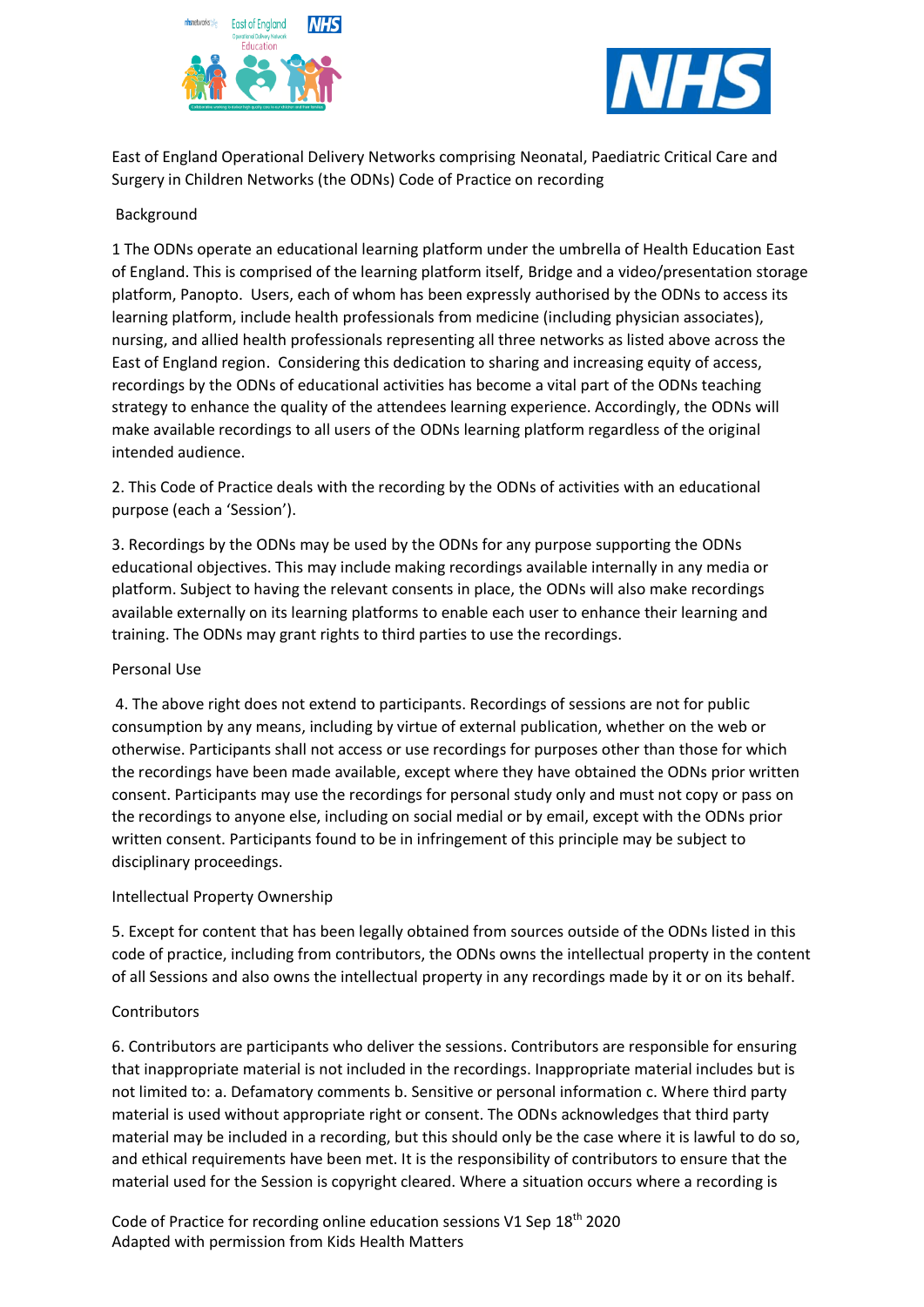



challenged by rights holders or deemed unacceptable for other reasons e.g. defamatory in nature, the ODNs may edit or remove inappropriate material

7. If another contributor is present in the recording, it is the responsibility of the main contributor to obtain consent (by signing the ODN Lecture Presenter or Guest Lecturer Consent to Record form), from such other contributor, including in relation to any further use of the recording.

8. Contributors have the right to: a. Ask for the recordings to be edited b. Require that their recordings may only be available, for example, to a set of users who are registered on a particular education programme. These requests will be decided by programme leaders and can be adjusted at any time c. Ask for the recordings to be removed.

Contributors' Use of the Recordings

9. Contributors may retain a personal copy of the recording they contributed to be used in a professional or educational capacity only. Any such use and other uses should be agreed with the ODNs and where permitted, contributors shall comply with the obligations as set out in this Code of Practice as if they were the ODNs, in particular, in relation to participants' rights

Consent to the Recordings

10. For every recording, the ODNs shall follow the following procedure: a. Initial notification: to advise attendees that Sessions are being recorded; to that effect, the ODNs shall inform in advance all participants of its intention to record a Session. Such notification may be general (e.g. in relation to a whole programme or set of modules). Notification should include: i. details of intended use and access ii. a reminder that individuals may opt out of being recorded or ask to edit the recording iii. details of where any opt-out or request for editing should be sent

b. Consent: to ensure that consent is obtained from all present in the recording session. To that effect, consent can be assumed if the attendee has logged on to the session and remains logged on following the formal notification of recording made at the start of any session

# Editing

12. While respecting the integrity of the recording, the ODNs reserves the right to edit recordings where necessary and appropriate, for example:

- a. where there is offensive language
- b. Where there is a breach of the law
- c. Where there is a breach of a professional code of conduct
- d. Where there is a breach of the data protection legislation
- e. where the relevant material is no longer academically sound or contains a defamatory statement
- f. where there is a proven copyright infringement

13. Participants have the right to request that the recording be edited, for example where they do not wish to appear on the recording. Session organisers will remind participants at the beginning of the session of their right to request edits to the recording. Participants should make their request

Code of Practice for recording online education sessions V1 Sep 18th 2020 Adapted with permission from Kids Health Matters